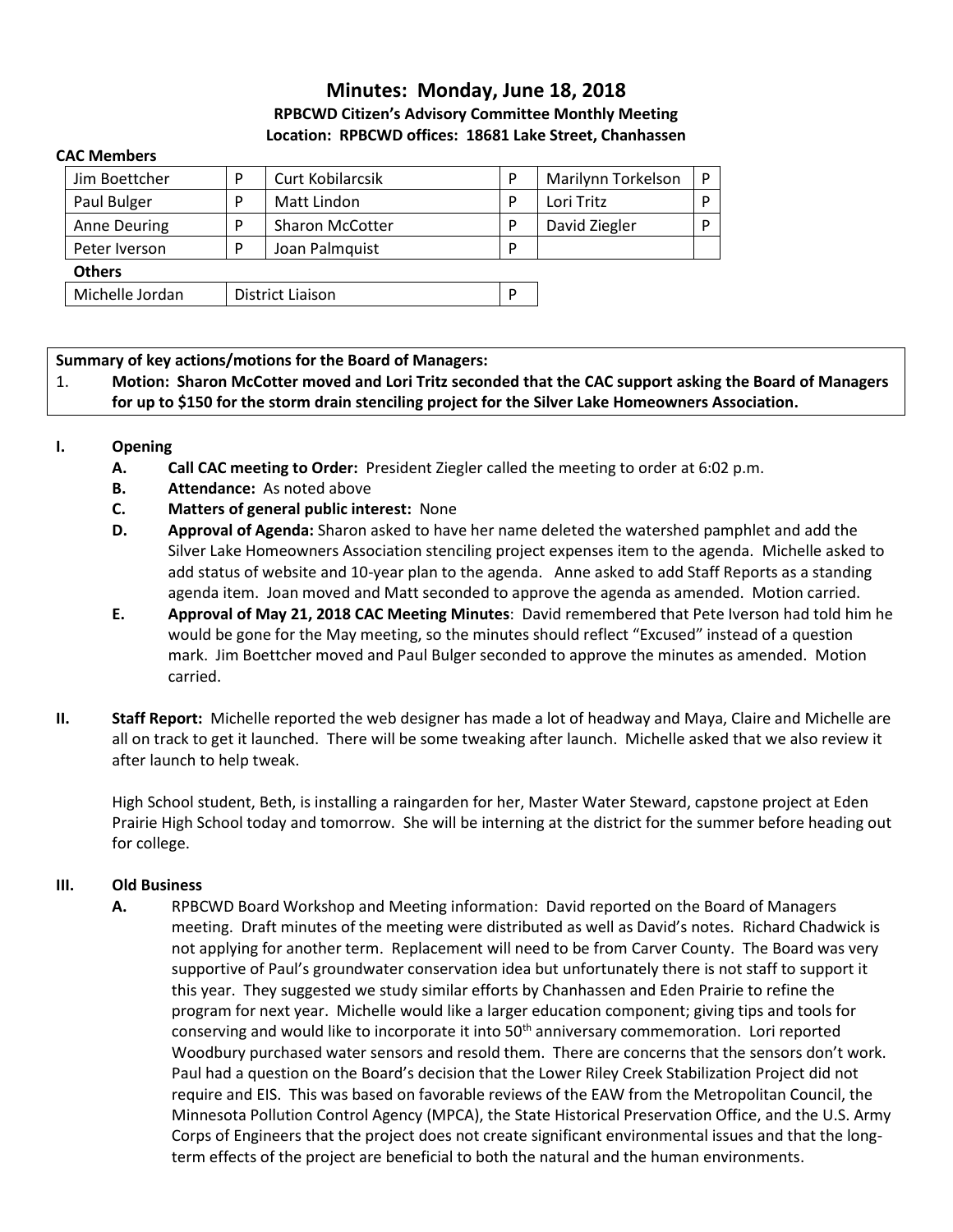- **B.** 10-Year Plan Status: Michelle reported the plan was submitted to the BWSR Central Regional Committee who recommended approval. On June 27 it will go to BWSR for final approval.
- **C.** Recommendations for Interface with other CAC groups: David reported that he had sent around a list of topics to share with other CACs. Jim as rep from Carver County WMO reported on the differences in methodology of our groups. The education and outreach person from Carver County WMO is Madeline Seveland. It seems no other CACs are clamoring for our expertise, so no need to push it. If we get more requests in the future, we should get personal contacts.

# **D. Updates from subcommittees as available**

- 1. Storm Drains: Sharon reported the storm drain clean up in Chanhassen is on. She asked Michelle to send the RPBCWD logo to be included on the save the date cards. Silver Lake Homeowners Association decided to stencil their 30 storm drains. Rather than a community project they want to do it themselves and have "awareness" after the fact. Part 2 of 100 drains will occur next year. They're all set up with vendor and paint. Sharon McCotter moved and Lori Tritz seconded that the CAC support asking the Board of Managers for up to \$150 for the storm drain stenciling project for the Silver Lake Homeowners Association.Motion carried. We would like to see before and after photos.
- 2. Sharon reported the Sun Sailor newspaper reported on High school student Aimi Dickel's Scenic Heights capstone project and our Michelle got some good press. Aimi will be doing some illustration work for the watershed district this summer.

# **IV. New Business**

- **A. 2018 Cost Share reviews:** Michelle says the process has varied in the last 4 years. We usually try to get staff recommendations prior to the CAC review, but Seth is backed up because of covering very pregnant Michelle's part of cost share, so the staff review is on the back end this year. There is enough in the budget so that the applications are not competitive. Worthiness is the only consideration.
	- 1. Campbell, Shoreline Restoration on Duck line: Staff recommends this project for the full amount. Turf grass conversion to native plants; Applicants are very invested. Fencing is recommended by watershed to prevent new plants from getting eaten. People who do their own labor are often more invested and will tend to maintain the project.
	- 2. Rod Fisher, Duck Lake Shoreline Restoration: Staff recommends to approve this project. The homeowners are very invested. Reasonable quote. Joan would like to see how it addresses goals and longer than two years of maintenance. Marilyn requested to include some species of milkweed.
	- 3. Jay: Staff does not recommend this project yet. It needs a site visit and a lot more information. It also includes a retaining wall which is not considered a natural best practice. Plus the drainage area is already in a wet place. If they resubmit, this project will come back to the CAC for review.
	- 4. Moeira Rain Garden: Staff recommends funding this project.
	- 5. Mairose: Staff recommends funding this project. It is a multiple phase project but this year includes conversion from turf to low mow grass. Not a native species, but qualifies under water conservation goal. Rules allow applications for one project per property per year. Anne asked that the composition of the erosion blanket be determined and discouraged if it contained plastic.
	- 6. Ross: Staff has requested a site visit and more information before it can recommend funding. Matt thought it was tree heavy, too vague on "native plants," and more ground cover for infiltration. If they resubmit it will come back to CAC for review.
	- 7. Smithson: Staff does not recommend this project. It is lacking much information, too many nonnative plants; needs a site visit. If they resubmit it will come back to CAC for review. Joan moved and Matt moved to support the staff recommendations with additional questions from the CAC.